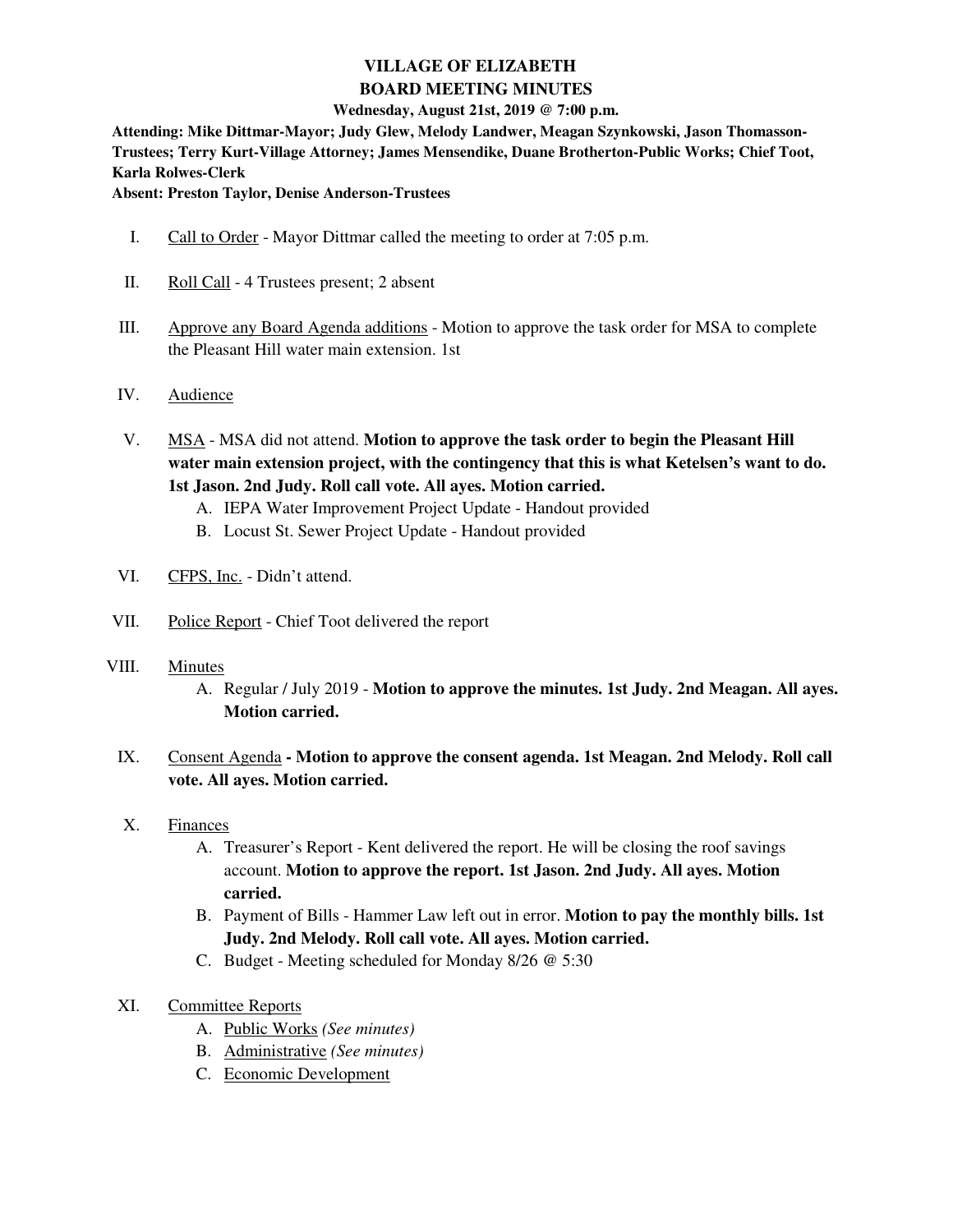## XII. Attorney Comments

- A. Update on contract with IDOT for Hwy 20 maintenance and repairs **Motion to have Terry Kurt follow up on this since the first attempt was ignored. 1st Meagan. 2nd Melody. All ayes. Motion carried.**
- B. Annexation of Craig & Tara Ketelsen Terry Kurt put a notice in the Gazette and sent notices to applicable taxing districts. Public Hearing will take place at 7:00 on 9/18 (prior to board meeting). Karla to get a plat to Terry by 9/18 so it can be attached to the ordinance.
- C. Discussion and possible action on Amended Liquor License Ordinance **Motion to approve the amended ordinance. 1st Judy. 2nd Meagan. Roll call vote. All ayes. Motion carried.**
- D. Discussion and possible action on Ordinance for keeping chickens Discussion was had. Some minor revisions were agreed upon. Terry to revise and this will be voted on next month.
- XIII. Old Business *(Other than Committee Mtg Minutes/Consent Agenda)* A. Solar updates - Mike has a meeting with Jo Carroll next week.

## XIV. New Business *(Other than Committee Mtg Minutes/Consent Agenda)*

- A. Discussion and possible action regarding the Building Cleaning Service **Motion to hire Tri-State Clean as of 10/1/19. 1st Meagan. 2nd Judy. Roll call vote. 3 ayes; 1 abstain. Motion carried.**
- B. Park alcohol license Mike received a call from Lisa Walters regarding the cost of the liquor licenses that she gets for village events (Freedom Fest, Garlic Fest) and how it's pricey. So she asked if one or multiple organizations/committees would chip in to get a park liquor license (Fair board, chamber, GEAR) which is a lot cheaper. This would allow alcohol sales during sports events at Terrapin Park. Mike doesn't know who if anyone is going to take the lead on this he just wanted to see if the board is OK with looking into this. Board agreed that yes, they are open to looking into this.
- C. Approve Mural GGMI contacted Mike about doing a mural on Steve Duplesis's building in town with a grant. They asked if we had any objection to it. The board felt this was a good idea, just want to make sure the content is appropriate. Chief Toot checked the ordinance book and it was determined that this is not in violation of the ordinance. **Motion to allow the mural with very limited oversight from the Village board on content. 1st Judy. 2nd Meagan. All ayes. Motion carried.**
- D. Discussion on Roberts Subdivision 1 and annexing 07-000-282-03 currently owned by Dale Roberts - There was a consensus of the board to move forward with the annexation of parcel 07-000-282-03. Mike would like to extend an invitation to Dale Roberts to attend the next Public Works meeting on 9/4 at 5:30 to discuss Subdivision 1 more.

#### XV. Mayor's Comments

A. Zoning meeting scheduled for 9/18 at 6:00 (prior to board)